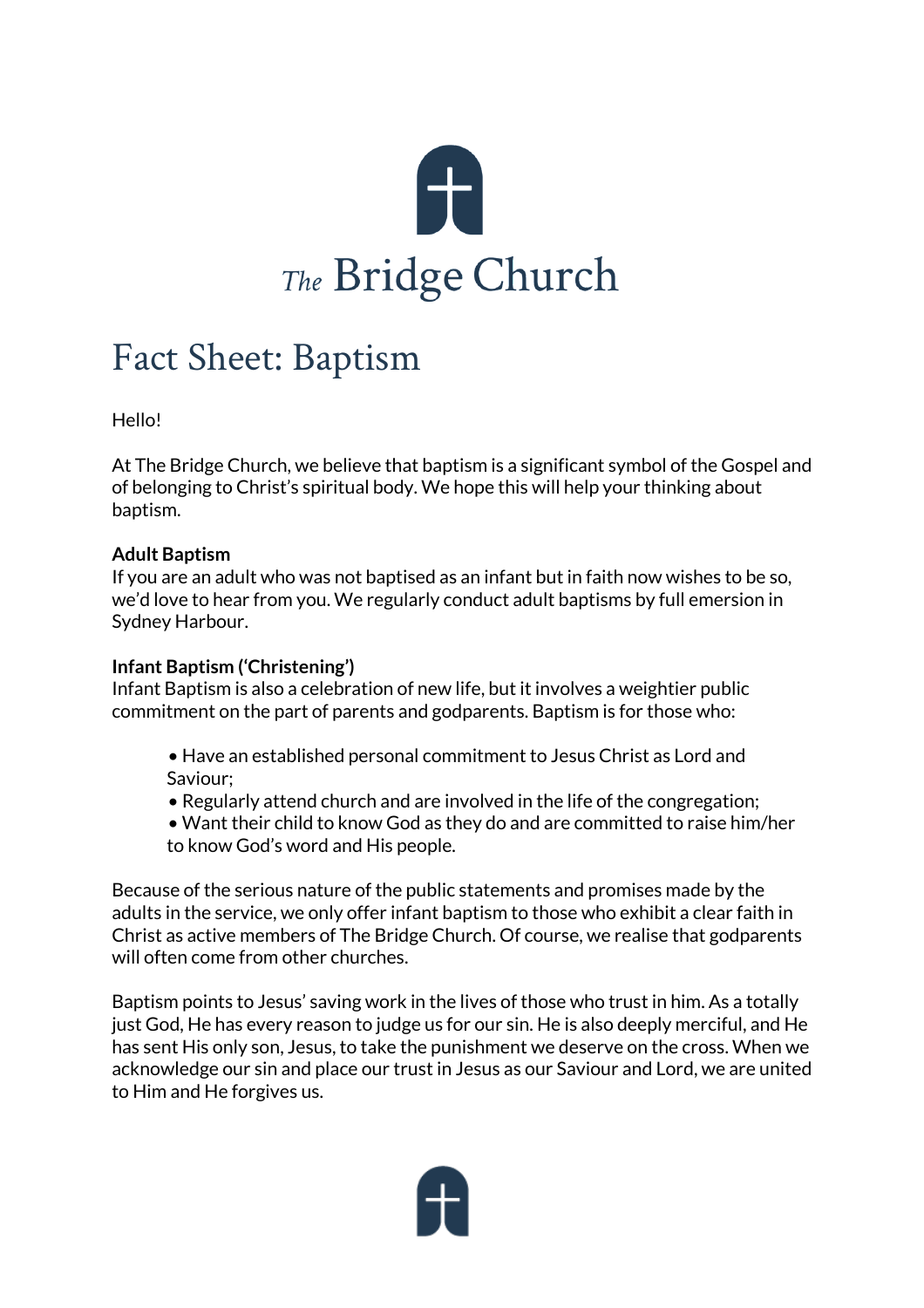The symbolic act of baptism points to these realities of union with Christ, and the 'washing' of forgiveness through him. The individual is 'clean' or right before God and he or she has entered into a whole new relationship with Him and other believers.

Adults who know God's forgiveness and are actively involved in the church, naturally want their kids to know Jesus, His promises and His people, as they do. Because infants can't speak for themselves, Christian parents and godparents are asked to speak on the child's behalf before God. They state their personal trust in Jesus as Saviour and Lord. They also make promises about how they intend to raise the child to know the promises of God within the life of His church.

We either submerge the child in water or sprinkle water on the child's head to symbolize the 'washing' from sin and the gift of new life.

It is important to state that the act of baptism does not automatically make the child right with God or 'saved'. Rather, it is a public prayer for God's mercy on this child, who has the privilege of growing up in a home that honours the Lord and is committed to His church. We pray that the child will one day claim by faith what the parents and godparents already have - salvation in Christ.

The promises previously mentioned which parents and godparents make are as follows:

- 1. That you are willing to be the chief teacher of the child, 'accepting responsibility for his/her Christian upbringing'; that you're 'willing to give your child this help and encouragement by every means in your power'. Specifically, teaching them to worship God, pray to Him, put their faith and trust in Him and to take their place in the life of the church.
- 2. That you yourself are 'a follower of Jesus Christ and a member of His Church, sincerely believing the promises of God' (obviously necessary in order to fulfil promise 1). This means that you don't hold the same values as the world around you, nor allow yourself to be directed simply by the desires of your flesh. Rather, with God's help, you 'will keep God's holy will and commandments, and serve Him faithfully throughout your life'. This promise is often accompanied by a statement of faith, known as 'the apostle's creed'.

Please contact your congregational pastor to discuss an infant baptism. If you are not yet a member of church, we will ask you to attend church, and a course aimed at introducing you further to Jesus Christ.

## **Infant Thanksgiving**

As an alternative to Infant Baptism, we also offer a thanksgiving service for those wishing to thank God, celebrate and pray for their child within a Christian tradition. A Thanksgiving Service is a beautiful celebration of God's gift of a newborn child. This service is for parents and godparents who: